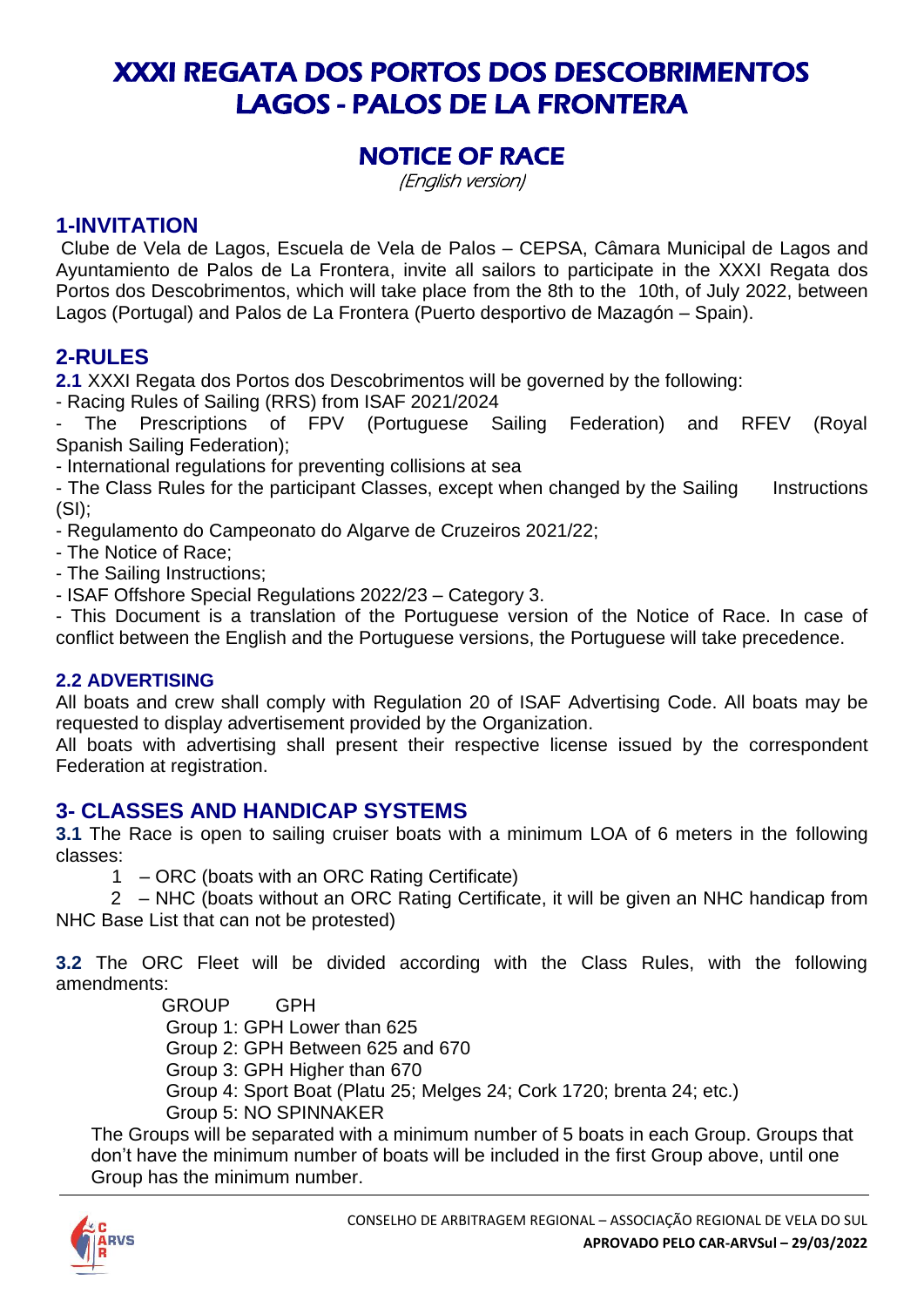**A boat intending to use the ORC handicap with any change (eg: without Spinnaker) must have a certificate issued with this change.**

**The organization will not accept requests for the use of "Special Scoring" of ORC certificates.**

**3.3**. A Class shall be created for Hanse Yachts. This Class will be divided into Groups of at least 3 boats, according to the Hanse Handicap. Groups that don't have the minimum number of boats will be included in the first Group above, until one Group has the minimum number.

The boats in Hanse Class shall compete in the XXXI Regata dos Portos dos Descobrimentos, included in one of the classes referred in 3.1, and following the same Rules and Regulations.

### **4- INSCRIPTIONS**

**4.1** Inscriptions must be presented using the form attached to this Notice of Race and delivered to the Organizing Clubs until 18:00 of July the  $1<sup>st</sup>$  2022. To the entries made after this date, the Organization will reserve the right to charge 60€. Free moorings will only be guaranteed to the boats that made their entry within the limit date.

### CONTACTS OF THE ORGANIZATION

Clube de Vela de Lagos Cais da Solaria – 8600 Lagos Tel. 282 762 256 – Tlm. 914 857 273 E-mail: clubevelalagos@gmail.com Web: www.cvlagos.com

Consejalía de Deportes – Escuela de Vela CEPSA de Palos de La Frontera Avda. Bayona La Real, s/n 21.810 Palos de La Frontera (Huelva) Tel. 959 99 00 41 / 99 00 67 E-mail: deporteenpalos@palosfrontera.com Web: www.deporteenpalos.com

**4.2** A copy of the Measurement Certificate valid for 2022 must be attached to the inscription form of boats competing in the ORC class or the entrance will not be accepted.

**4.3** The Organization reserves the right to move boats that don't comply with the previous point to the Open Class.

# **4.4 ENTRY FEE**

The entry fee is 30€ per crew member, which will cover all the social acts and Regatta offers.

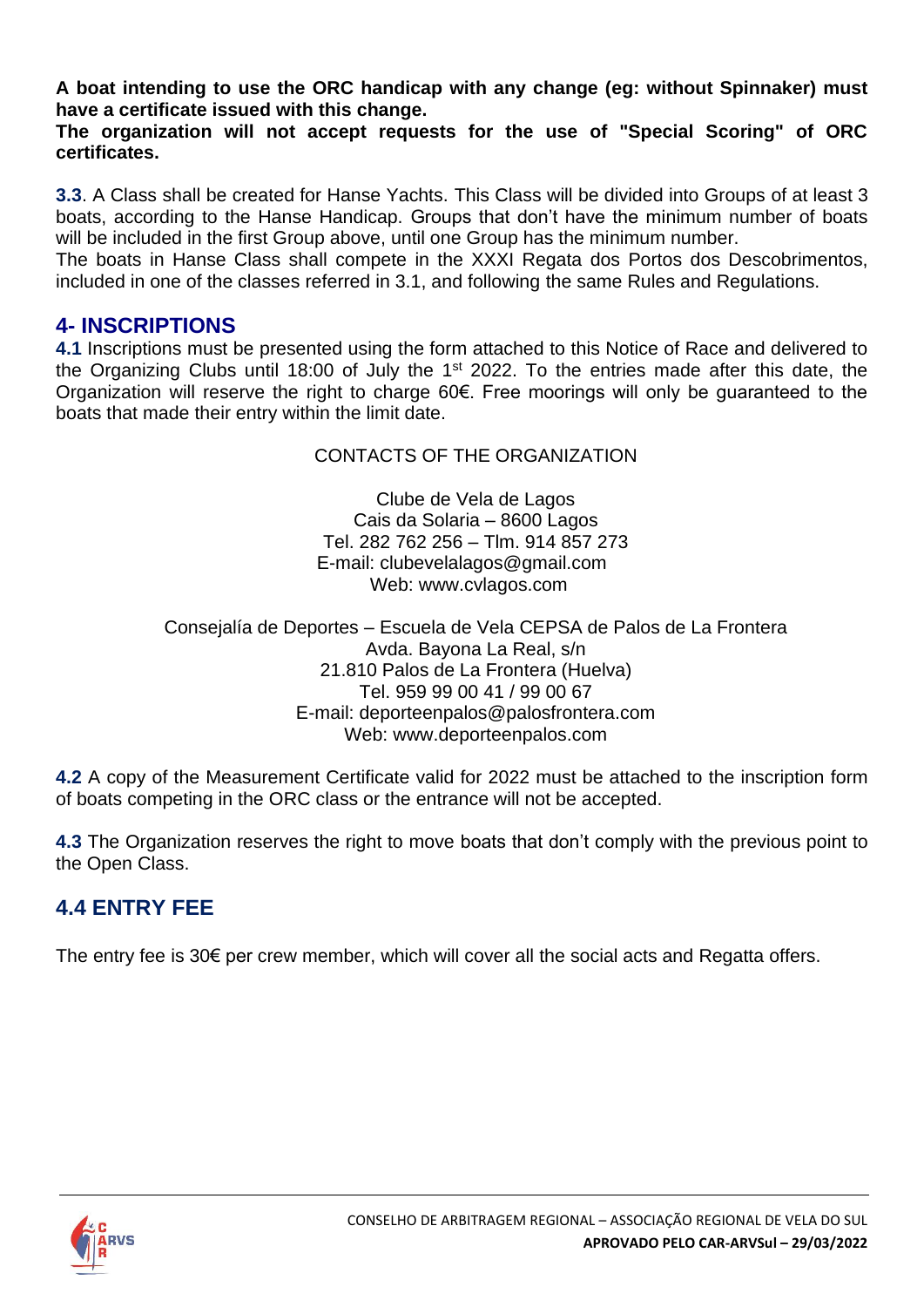# **5-PROGRAMME**

**5.1**The **Racing Programme** will be as follows:

- 8/07: 11H00 Opening of the Race Office for Registrations.
- 8/07: 17H00 Prologue Race Warning Signal. The motors of the ORC Fleet will be sealed by the Organization after the boat's arrival at the Marina de Lagos.
- 8/07: 20H00 Skipper's Meeting.
- 9/07: 11H00 Warning Signal for the XXXI Regata dos Portos dos Descobrimentos, ORC Fleet Coastal Race Lagos – Palos de La Frontera.
- 9/07: 11H15 Warning Signal for the XXXI Regata dos Portos dos Descobrimentos, NHC Fleet Coastal Race Lagos – Palos de La Frontera.

 (The Race Committee may consider joining both fleets in the same start, changing the Warning Signal of the Open Fleet to 11H00)

- **5.2** The **Social Programme** will be as follow:
- 8/07: 21H00 Crews Presentation Dinner will be announced ASAP.
- 10/07: 21H00 Dinner Party and Prize Giving Ceremony at the Palos de La Frontera Sailing School in Mazagón Marina.

### **6- REGISTRATION**

Skippers must register their entry in the Race Office located at the Marina de Lagos from 11:00 until 16:00 of July the 8<sup>th</sup> 2022, presenting copies of Licença Desportiva (or similar document issued by their country's federation), publicity license, Rating Certificate and a valid insurance policy, or the Organization may decline the registration.

*Note: Publicity License is only applicable to boats carrying publicity on hull or sails. Boats registered in the NHC Class don't need to have a Rating Certificate.*

# **7- SAILING INSTRUCTIONS**

Sailing Instructions and other relevant information will be available to the participants at Registration. A list of competitors with their respective ratings may also be available.

# **8- SCORING AND CLASSIFICATION**

8.1 In ORC Class, the boats will be qualified by the following formula:

*Prologue Regatta: Corrected Time = ToT (Low, Medium or High) \* Elapsed Time Coastal Regatta: Corrected Time = Elapsed Time – (ToD \* Distance)*

The Race Committee may change the formula for the coastal race, using *ToD* or *PL* to calculate corrected times. Such change will be notified prior to the coastal race warning signal.

8.2 In NHC Class, boats will be classified in both, Prologue Race and the Coastal Race by the following formula:

*Corrected Time = NHC Handicap \* Elapsed Time*

8.3 Beside points 8.1 and 8.2, there will be created a classification, in Corrected Time, for the Hanse Class, according to the specific Hanse Handicap.

8.4 A boat that doesn't participate in the Prologue Race will have a penalty of 15% on their Corrected Time of the Coastal Race.

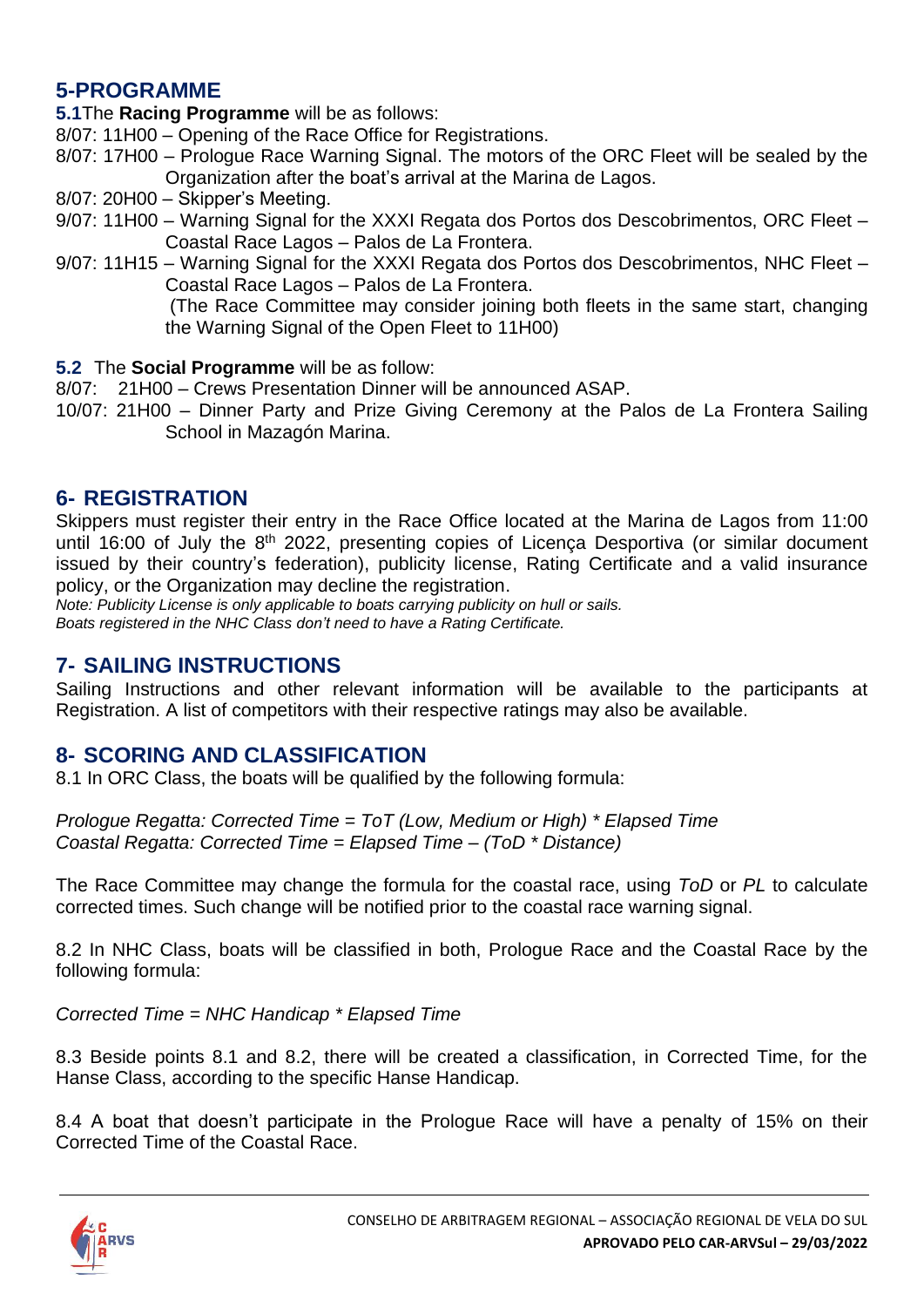A boat that scored DSQ, RAF or RET on the Prologue Race will have a 15% penalty on the Corrected Time of the Coastal Race.

8.5 The Race Record is established by the smallest Real Time in the Coastal Race. (Actual Record: 11:51'26'' Duende 52, JV 52 – José Hidalgo)

# **9- PRIZES AND TROPHIES**

### **9.1Prologue Race**

ORC Class -  $1<sup>st</sup>$  Overall Classification  $-1$  Trophy NHC Class - 1<sup>st</sup> Overall - 1 Trophy

### **9.2XXXI Regata dos Portos dos Descobrimentos (Prologue + Coastal)**

In the ORC Class, the following Prizes and Trophies will be awarded:

1<sup>st</sup> Overall Classification – 500€ + Trophy

2<sup>nd</sup> Overall Classification – 200€ + Trophy

3<sup>rd</sup> Overall Classification – 100€ + Trophy

4 th Overall Classification – 100€ + Trophy

5<sup>th</sup> Overall Classification – 100€ + Trophy

1<sup>st</sup> Group Classification – 200€ + 1 Trophy 2<sup>nd</sup> Group Classification – 100€ + 1 Trophy 3<sup>rd</sup> Group Classification – 100€ + 1 Trophy

The Prizes of the Overall and Group Classifications will be accumulated*.*

In the NHC Class, the following Trophies will be awarded: 1st Overall - 1 Trophy 2<sup>nd</sup> Overall – 1 Trophy 3<sup>rd</sup> Overall – 1 Trophy

In the Hanse Class, the first of each Group will receive the Hanse Trophy.

**9.3**Any penalties must be applied before the Prize Giving.

# **10 ADDITIONAL INFORMATION**

#### **10.1 Jury**

The Jury will consist of a Portuguese National Jury, recognized by the Portuguese Sailing Federation, and a Spanish National Jury, recognized by the Royal Spanish Sailing Federation.

### **10.2 MOB, Charge Batteries, pump, etc.**

The boat's auxiliary engine may be used to rescue a man overboard, give assistance, or in a severe case of emergency. These procedures shall be recorded in the boat's Log Book and in the Finish Declaration, under the penalty of Disqualification (DSQ).

The motor may be used to charge batteries or pump water, but always in the neutral position.

### **10.3 Inspections**

10.3.1 Any boat may be inspected at any time, before or after the Race. A member of the crew will be present.